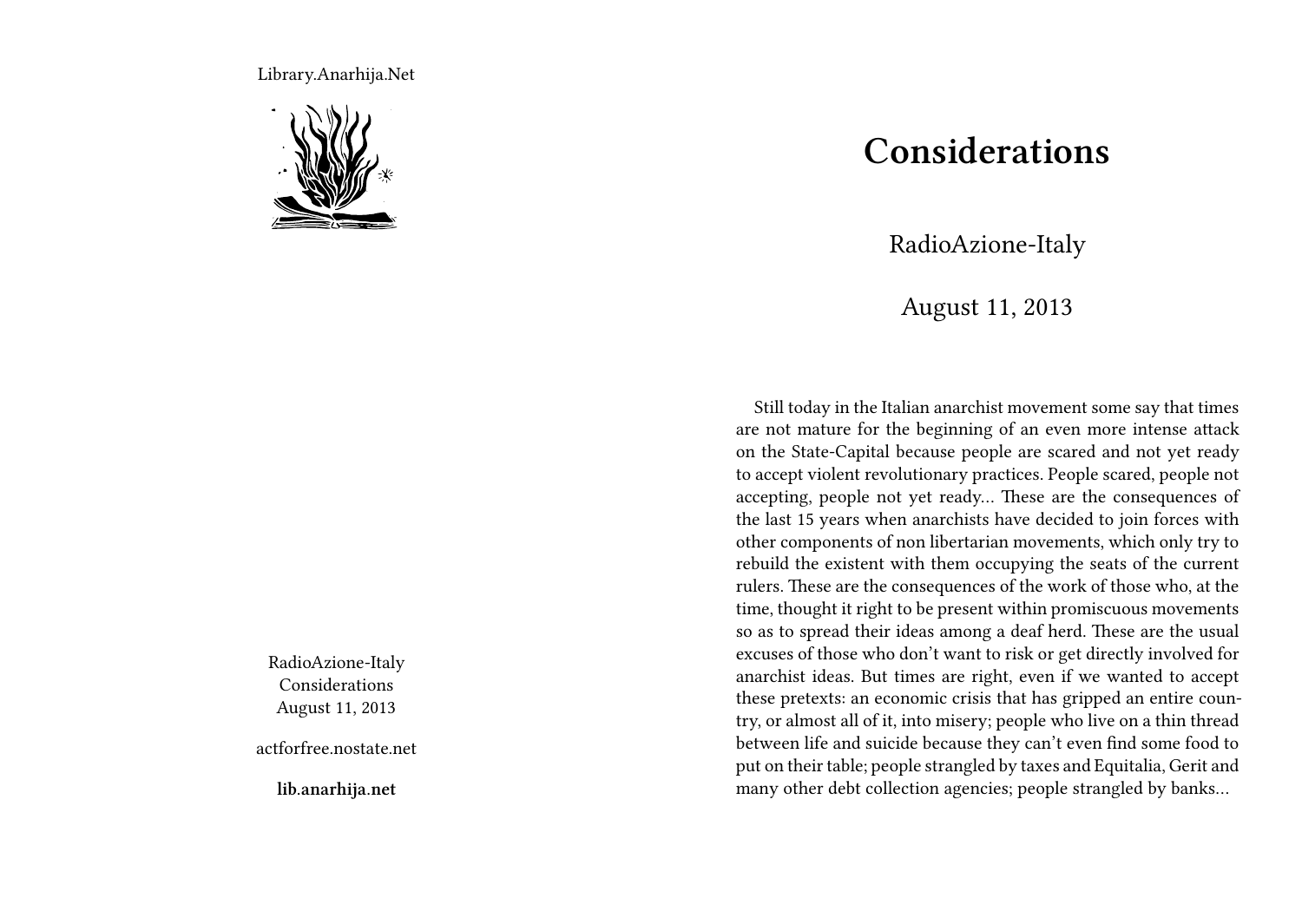Do you need more? These are just a few reasons that should make you think that times are right for an uprising. But anarchists just wait for a spark to be released by itself, while they sit comfortably, leaf through some books of Bakunin or Stirner, read some counter-information news in papers or internet sites and take part in some solidarity gatherings or protests (which are sometimes vulgarly called 'direct actions').

There are also those who exult and rejoice in the face of a direct action, as if they were at the stadium, and write pages and pages of jubilation about the attack, and try to appropriate the adrenaline that can only belong to those who did carry out the action. The adrenaline of walking in the darkness of the night, of the preparation of what is needed, of running away without being noticed before the arson or the explosion occur; the adrenaline of those who have armed their hands with solidarity by giving it back under the form of bullets shot at some real eco-terrorist. Adrenaline can never belong to those who limit themselves in reading the piece of news… the fact. But adrenaline could belong to anyone when anyone decides to take a path in the wood where a sheep can become wolf.

In 2013 anarchists are still trying to understand the 'method' to destroy the existent. Fat too often 'trying to understand' simply means to encircle those very few joys left, those 'private properties' belonging to the individual, within an armoured gate.

Not to risk getting directly involved for anarchy is the worst form of covering one's ass that exists on the face of earth. It is like thinking to feed oneself with one's mind without put anything in one's stomach. Not to get involved and not to risk is not only referred to almost all the anarchists who prefer good reading, debate, critique, morals and in many cases authoritarianism to direct action. Even those who have instruments to discuss, make critiques and future debates always try to put one hand forward and one behind, and avoid talking about what exists outside the door of their houses.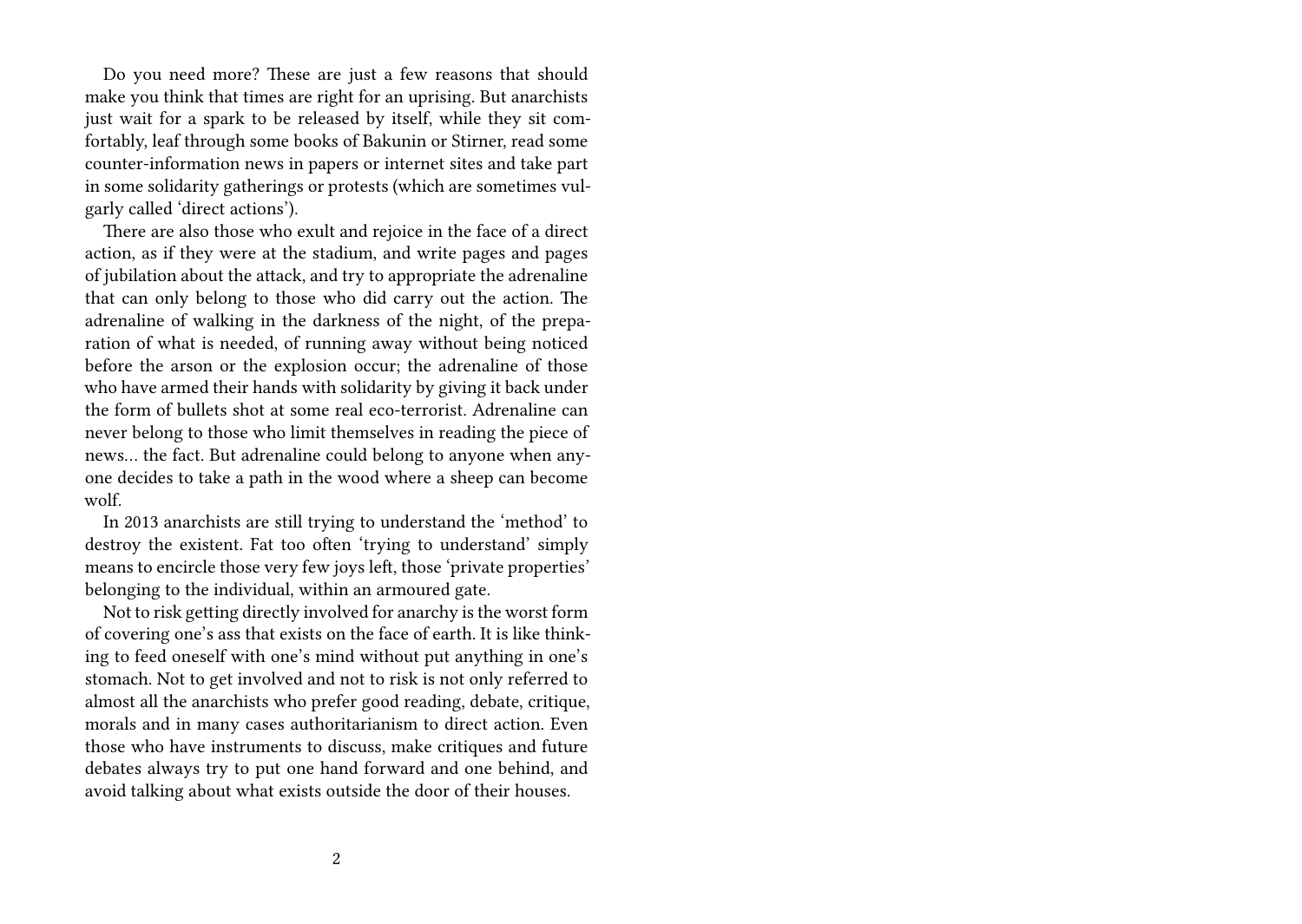In this case the critique is addressed to papers, blogs and sites that often avoid publishing the content of an action or news on some prisoners. The answer to the question of why they don't publish the text of claim along with the news of the action is always the usual covering of one's ass: 'I/we like the action but not its content'. In this case they are practically empting the action of any meaning.

So why don't you also publish the attacks made by Al Quada… the goals could be the same even if the reasons and purposes are totally different. It would be more just not to publish anything if one doesn't agree with the reasons behind an action.

There are also those who avoid spreading the information that there are anarchists in jail in Italy, and talk about prison only with reference to struggles inside the prisons carried out by common prisoners.

There are those who don't publish things or make it clear that what they don't publish is not completely agreed with or doesn't have affinity with them. So why to publish those things? Just to fill the pages of your papers, sites and blogs? To improve google research as the more you publish the more your blog or site comes out in researches? Or is it that some blogs, sites and papers are trying to transform themselves into alternative 'national' press?

Certainly some sites or blogs have the blood of servant journalist in their veins. They fill pages and pages with news without even reading them, and look for the translators of the web who often not only translate badly but very badly; and as a consequence they make the very serious mistake of attributing words to individuals who never pronounced them. What's the purpose of all this?

There are also those who don't realize that they are not really committed to liberation or anarchy. These are those who think that they are doing something really constructive, and that their chatter will succeed in overthrowing governments and States.

But these people exist because someone else from above, with their political language, the charm of their words, their experience, their authoritarian arrogance, tend to dampen all enthusiasm, di